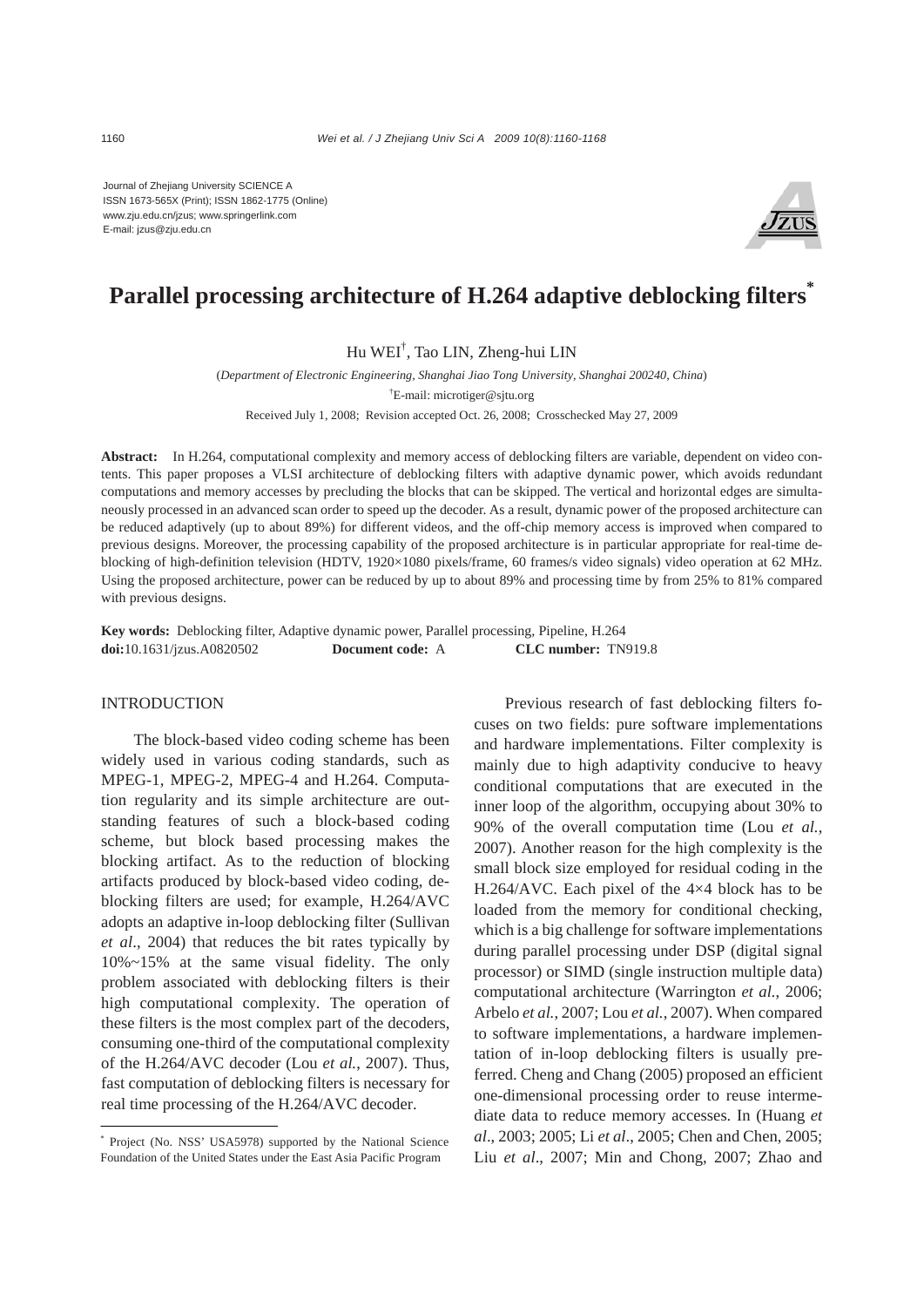Jiang, 2007; Hao and Radetzki, 2008; Xu and Choy, 2008), the advanced two-dimensional processing orders were proposed to reduce operation cycles and memory accesses. In (Chen and Chen, 2006; 2007; Zhao and Lu, 2007), two edge-filtering units were adopted to parallelize the deblocking process, accelerating the operation of deblocking filters and reducing memory accesses. Vladimir and Ivan (2007) made a tradeoff between area and time to reduce the chip area.

Deblocking filters described in the H.264/AVC standard are highly adaptive. Several parameters and thresholds, as well as the content of the picture itself, control the boundary strength (BS) of the filtering process. With conditional checking, the filtering operations for an edge can be skipped, and therefore the efficient edge filtering order for a macroblock (MB) is variable. This challenges the low power implementations of the deblocking filter, especially in the pipelined architectures. All previous designs filter the block edges in some fixed orders to simplify the architecture, which loads and stores the block data for a skipped edge in the same way as for a non-skipped edge and let them transfer through the whole data path of the deblocking pipeline. Thus, some redundant power and redundant memory accesses occur during the deblocking process. In this paper, we propose a parallel-pipelined architecture for H.264 deblocking filters which have adaptive power and memory accesses. Using the proposed architecture, power can be reduced by up to about 89% and processing time by from 25% to 81% compared with previous designs.

# PARALLEL PROCESSING IN H.264 DEBLOCK-ING FILTERS

#### **Introduction of H.264 deblocking filters**

In this work we describe a deblocking algorithm for the 4:2:0 video format in which an MB comprises one 16×16 luminance block and two 8×8 chrominance blocks (Cr and Cb). In H.264/AVC, the deblocking filter is applied on each 4×4 luminance and chrominance block edge on an MB basis, as shown in Fig.1. The horizontal or vertical edges to be filtered for an MB are denoted with bold or dashed lines in Fig.1a, in which dashed edges can be skipped if inside

an 8×8 transform block for H.264 FRExt (Sullivan *et al*., 2004). Edge filtering is based on the line of pixels (LOP), which is made up of 8 pixels  $(p_3, p_2, p_1, p_0, q_0)$ ,  $q_1, q_2, q_3$  across the edge. In an MB, horizontal LOPs are filtered first from left to right, and then vertical LOPs are filtered from top to bottom. For a 4×4 block, each pixel must be loaded and stored four times at most, which endues the deblocking filter with a lot of memory accesses. As seen in Fig.1b, three edges of blocks A or B and two edges of blocks C or D can be filtered successively. The filtered block data can thus be reused immediately as input for filtering the next edge of the block, making it possible to reduce memory accesses and deblocking cycles.



**Fig.1 (a) The edges to be filtered in an MB; (b) The order of edge filtering for a block** 

Bold or dashed lines: the horizontal or vertical edges to be filtered for an MB. Dashed edges can be skipped if inside an 8×8 transform block for H.264 FRExt

The deblocking filter algorithm of H.264 is highly adaptive at three different levels: slice level, block edge level, and sample level. At the slice level, the threshold parameters are defined for the filtering operation. At the block edge level, the boundary strength of the filtering operation is made dependent on inter/intra predictions, motion vector difference, and coded residuals in the 4×4 blocks (Fig.2). At the sample level, it is decided whether to turn on the filter for a particular sample to avoid real edge distortion according to the conditions listed below:

$$
|p_0-q_0|<\alpha, |p_1-p_0|<\beta, |q_1-q_0|<\beta, BS\neq 0,
$$

where  $\alpha$  and  $\beta$  are thresholds dependent on the quantization parameter *QP*.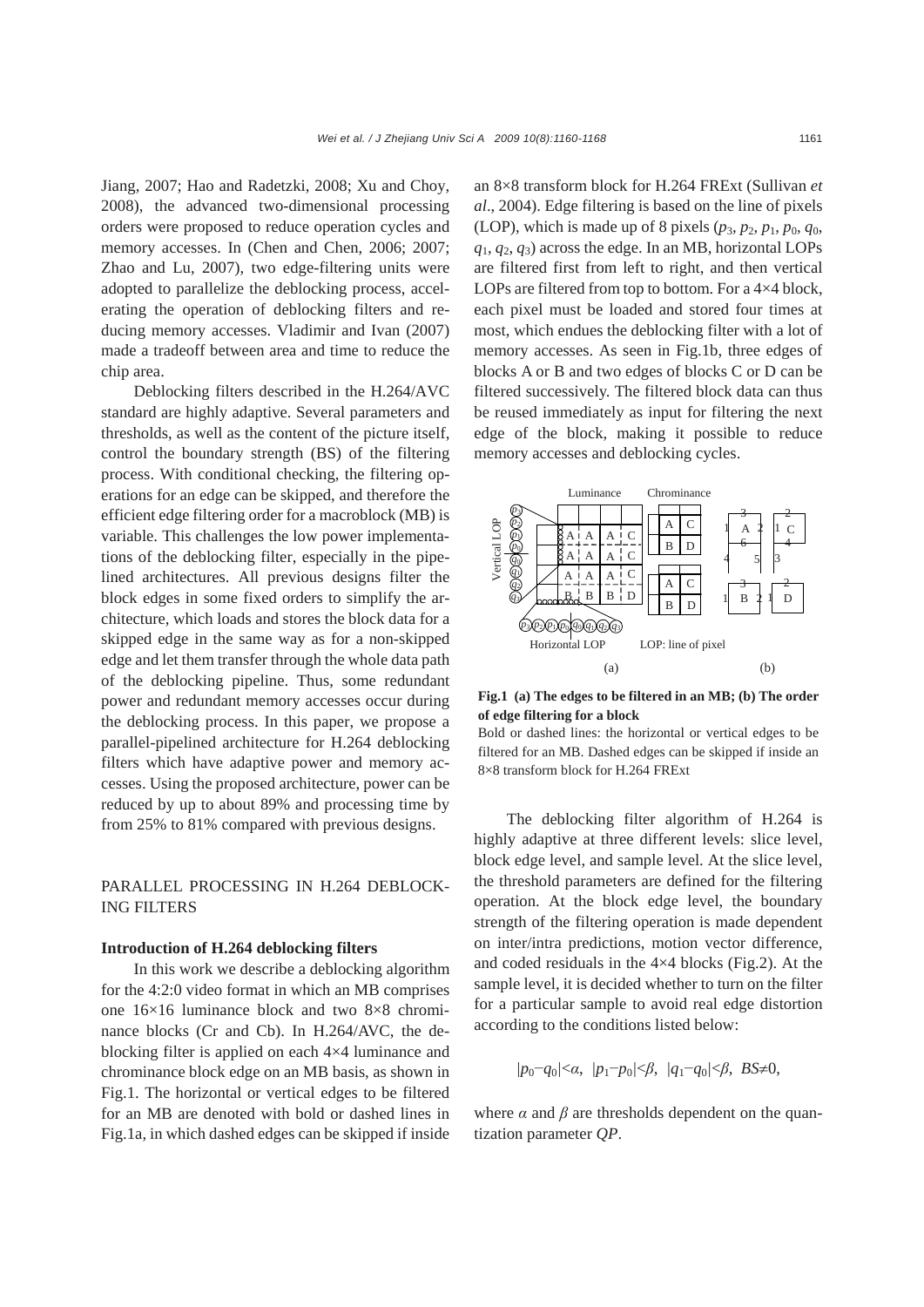

**Fig.2 Decision flow of boundary strength (BS) for the edge between adjacent blocks P and Q**

# **Parallel processing of vertical and horizontal edges**

A LOP filter can filter a line of pixels in a cycle. To speed up the process of deblocking, parallel processing with more than one LOP filter is helpful. We use two LOP filters to process vertical and horizontal edges simultaneously. Input of the vertical LOP filter comes from output of the horizontal LOP filter. Compared to parallel processing of luma and chroma components, the two LOP filters in our architecture undertake the same workload for different video formats (such as  $4:2:0$ ,  $4:2:2$  and  $4:4:4$ ) but work faster for 4:2:0 format video.

When all the edges of an MB must be filtered, the edge processing order is designed as in Fig.3. In this order blocks A and B (Fig.1) can be immediately reused twice, and the deblocking filter may be implemented with a block-based pipeline because the edges of each block have the same delay. It means that the number of blocks in the MB determines the speed of deblocking. Because the left four luma blocks and four chroma blocks in Fig.3 have only one edge to be filtered, we forbid them from taking the whole pipeline data path to reduce power and buffer them in a local memory to reduce external memory accesses and cycles.



**Fig.3 Parallel processing order of vertical and horizontal edges** 

# SCHEME OF ADAPTIVE POWER CONTROL FOR DEBLOCKING FILTERS

# **H.264 decoder with adaptive dynamic power**

Because computational complexity and memory access of H.264 decoders depend on video contents, the adaptive power technology can be used in the system architecture design for such decoders, in particular very useful for prolonging battery time of mobile products. The architecture of an H.264 decoder with adaptive power is shown in Fig.4. Each unit of the decoder works under the synchronous system clock, and the decoder works under the maximum frequency at a high load, while operates under a lower frequency at a low load. The chip voltage is adjusted with frequency for better power saving.



VDD: drain voltage, VSET: voltage set

**Fig.4 Architecture of adaptive dynamic power H.264 decoder**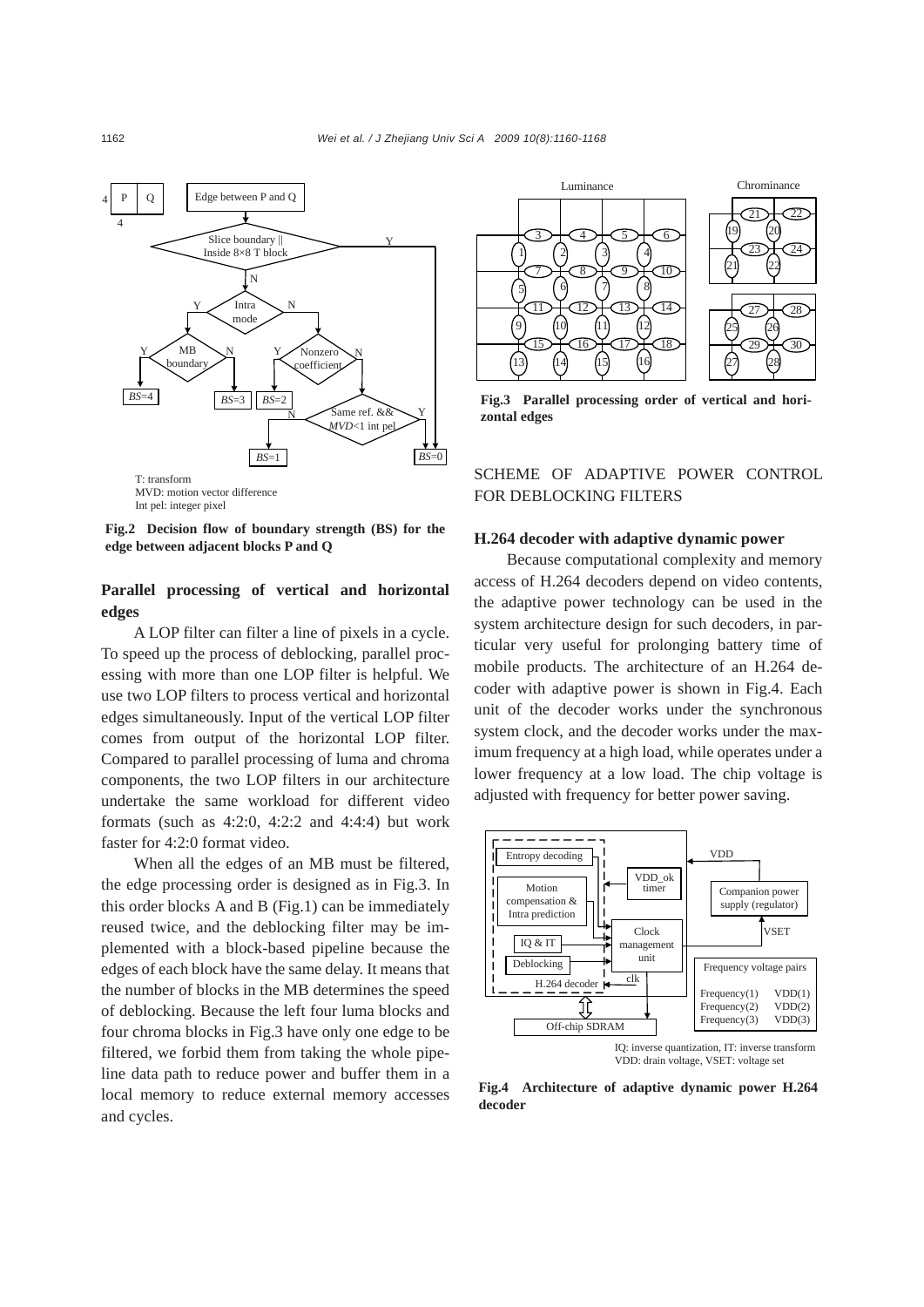Each unit of the decoder in Fig.4 generates power adjusting information to the clock management unit, which decides the system clock. The deblocking filter has, as we know, high computational complexities and memory accesses, which impact on the decision of system clock. In general, video decoder chips use external SDRAM or DDRAM as the frame buffers. The lowest frequency to run the decoder chip is limited by the off-chip memory access. Hence, speeding up the deblocking process and reducing the off-chip memory accesses for the deblocking process can reduce the power of the decoder.

In this study, we adopt two methods to reduce the external memory accesses of deblocking filters:

(1) Do not load the input data of deblocking filters from the off-chip memory; instead, read them from the reconstructed MB buffer (after prediction and inverse transformation) on chip.

(2) Store the rightmost 4 luma blocks and 4 chroma blocks of the MB into a local buffer after deblocking to reduce off-chip memory accesses.

In this way, upon switching on the deblocking filter, only 6 blocks (4 luma blocks and 4 half chroma blocks on topside of the MB) are increased for the off-chip memory access.

# **Scheme of adaptive power control for deblocking filters**

The complexity of deblocking filters can be understood by the fact that each pixel of the 4×4 block has to be loaded from the memory for conditional checking and edge filtering. But the adaptivity of deblocking algorithms at the slice level and block edge level makes it possible to prejudge that an edge can be skipped before loading two blocks from memory. The criteria for prejudging a skipped edge are as follows:

#### *BS*=0 or *α*=0 or *β*=0.

Table 1 shows the distribution of *BS* values for various video sequences under the H.264 main profile when the quantization parameter *QP*=26 dB. We can see that a lot of edges can be skipped without checking pixels (*BS*=0). In our experiments, the skipped edges in a P frame are often found being gathered in some blocks, and a lot of blocks have 4 skipped edges (called 'skip-block' herein).

**Table 1 Percentage of different** *BS* **values for various**  sequences (QCIF, IPPPPPPPPPP,  $QP=26$  dB)

| Sequence    |        | Skip-block |       |      |      |      |
|-------------|--------|------------|-------|------|------|------|
|             | $BS=0$ |            |       | 3    | 4    | (% ) |
| Container   | 82.5   | 0.9        | 7.3   | 6.4  | 2.9  | 55.2 |
| Foreman     | 47.3   | 32.7       | 13.9  | 4.1  | 2.0  | 18.4 |
| Highway     | 65.0   | 17.6       | 7.9   | 6.3  | 3.1  | 37.5 |
| <b>News</b> | 78.0   | 5.2        | 11.2. | 3.8  | 1.8  | 47.5 |
| Salesman    | 81.6   | 3.2        | 11.8  | 2.2. | 1.2. | 51.2 |
| Silent      | 74.2   | 7.8        | 14.1  | 2.5  | 1.4  | 45.9 |

In our parallel processing architecture, reuse of intermediate block data brings the benefit of memory access reduction and deblocking cycle reduction, which is based on the 4×4 block pipeline with the advanced scan order. If skipping the edges randomly, the pipeline will be broken and the block data cannot be reused any more in the data path. Thus, we are inspired to skip the edges only if they are edges of a skip-block.

When skip-blocks in the MB are skipped, the necessary number of cycles for deblocking the MB is determined by the number of non-skipped blocks in the MB. We can therefore control the gated clock of the deblocking filter by pre-obtaining the information of skip- blocks before the deblocking process. Since the information for deciding skip-blocks in an MB is all encoded in the MB header syntax element, the process of skip-block decision can be run at the same time with MB reconstruction (Fig.5).



UC: update clock frequency, IQ: inverse quantization, IT: inverse transform

**Fig.5 Macroblock level pipeline of H.264 decoding with adjusted system clock**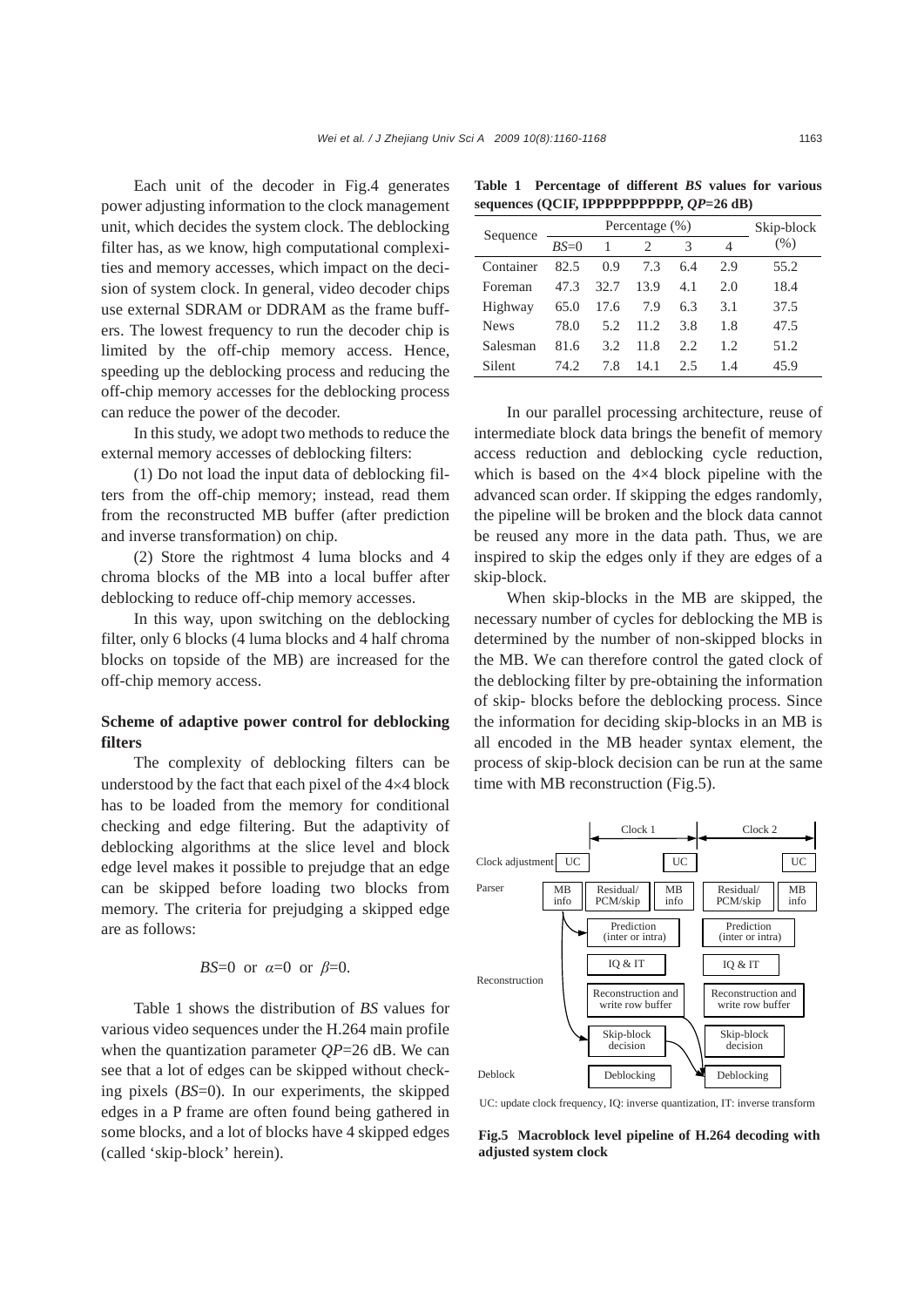In Fig.5 the deblocking process runs at an MB based pipeline. With the skip-block information, the off-chip memory access may also be pre-obtained to adjust the system clock and voltage.

We store the run number of skip-blocks into two arrays named 'skiprun' for luma and chroma respectively, which is in a raster scan order as the input order of the deblocking process (for an example of array skiprun, see Fig.6). Buffered blocks B1 to B8 are excluded from the array as they have been stored into deblocking filters.



**Fig.6 An example of array skiprun** 

The adaptive power control process of deblocking filters is as follows:

(1) Compute *BS*, *α* and *β* values of each edge in the MB, and generate the array skiprun.

(2) Adjust power adaptively at the system level and the deblocking filter level.

At the system level, the off-chip memory accesses, being calculated with array skiprun, are used as the adjusted information for system clock and voltage (Fig.4). At the filter level, the gated clock of deblocking filters, being controlled according to array skiprun, is enabled only during the cycles of loading a non-skipped block into the deblocking filter. When the gated clock is disabled, move the skip-blocks from the reconstructed MB buffer to the off-chip memory bus directly, or buffer them into the local buffer to deblock the right MB.

# IMPLEMENTATION

## **Macroblock level pipeline**

The proposed parallel-pipelined deblocking filter with adaptive power has two levels of pipelines: MB level and block level. In the MB level, the preprocessing unit analyzes and generates the skiprun array, and then the parallel filter unit runs the deblocking process. The control unit controls the timing of the deblocking process and the gated clock. The block diagram of the proposed architecture is shown in Fig.7.

The preprocessing unit, in charge of the *BS* derivation, the thresholds derivation, and the skip-block analysis, generates the array skiprun, and counts the skip-blocks on topside of the MB to compute the increased off-chip memory accesses. The accesses are changed from 0 to 6 blocks (4 luma blocks and 4 chroma half blocks) for an MB.

The parallel filter units process the deblocking operations, including pixel checking and filter operation. The strong filter (*BS*=4), normal filter (*BS*=1, 2, 3) or bypass function is selected to finish the filter operations according to the *BS* value.

# **Parallel-pipelined filter unit**

The parallel-pipelined filter unit processes the vertical and horizontal edges simultaneously, working under a block-based pipeline in the raster scan order. Luma and chroma components are processed in series. In this study, the memory bus width is 32 bits, and 4 luma or chroma samples in a row can be read/written in a cycle. In each block cycle (4 cycles in total) the filter unit loads a block and stores a block to external memory. Fig.8 shows the architecture of the proposed parallel-pipelined filter unit.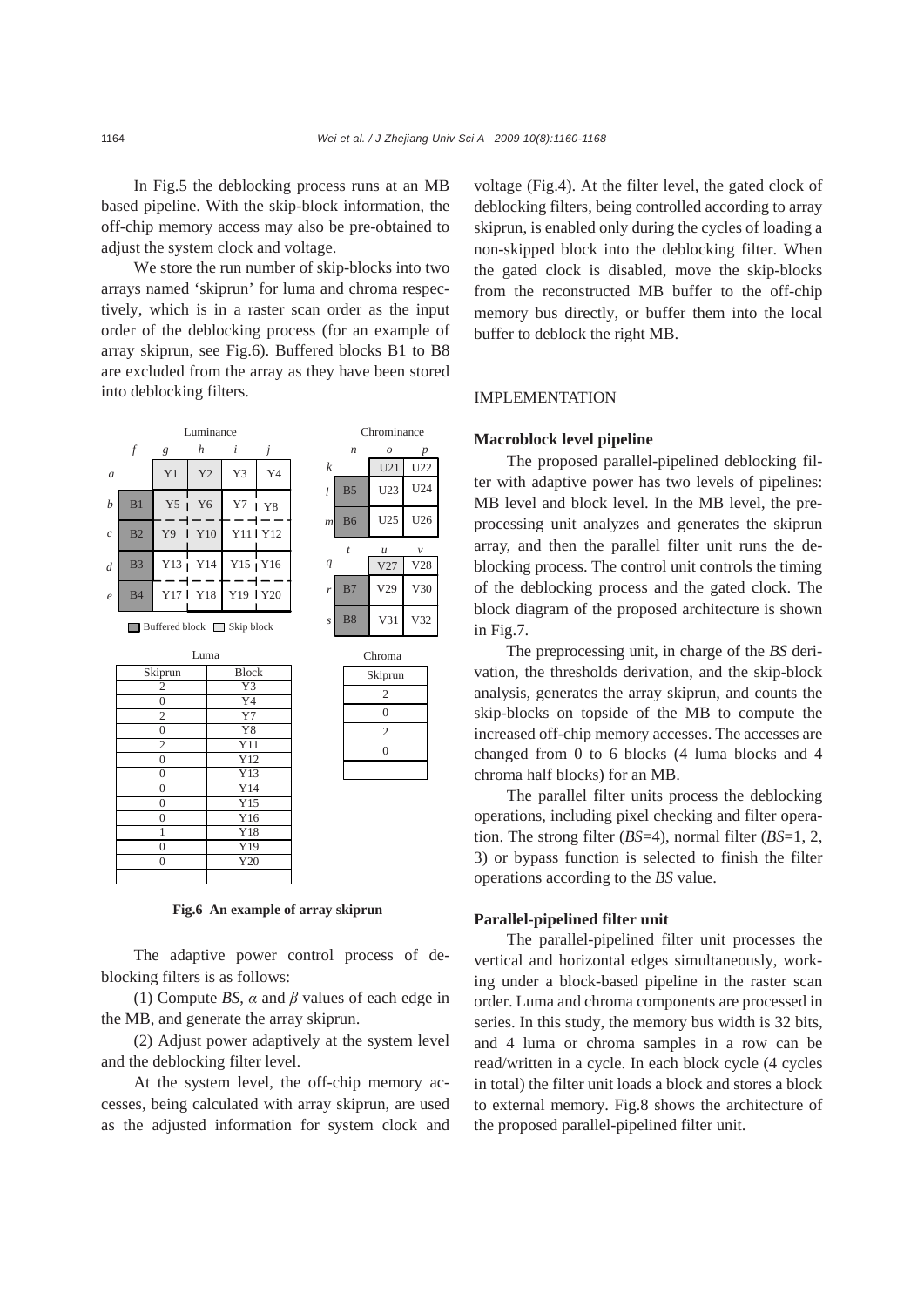

**Fig.7 Block diagram of a proposed parallel-pipelined deblocking filter with adaptive power** 



**Fig.8 Architecture of the parallel-pipelined filter unit** 

As shown in Fig.8, the horizontal LOP filter (HLF) and vertical LOP filter (VLF) can both filter 8 pixels every line in a cycle. F1 is a 4×32-bit FIFO to buffer the samples in a 4×4 block row by row. B1 is a 16×32-bit two-port SRAM, used to buffer the samples input to the VLF. T1 and T2 are two 4×4 transpose register arrays, transposing a block in 4 cycles (Huang *et al*., 2005). B2 is a 12×32-bit two-port SRAM and B3 is a 16×32-bit two-port SRAM. B2 and B3 are used to buffer the blocks to match the timing of output. M1 is a 32×32-bit two-port SRAM used to buffer the leftmost 4 luma and 4 chroma blocks for deblocking. Table 2 shows the data flow of deblocking the MB in Fig.6 when the gated clock is enabled.

When the gated clock is enabled, the nonskipped blocks are sent to the filter unit in a raster scan order. Each block needs 7 block cycles (28 cycles in total) to process, where the blocks are then output in the same order as input. During the process, some blocks—if finishing the deblocking ahead of time—will be buffered until the right timing of output. With the block-based pipeline, an MB can be processed in 4*n* cycles (*n* is the number of non-skipped blocks). When being disabled, the gated clock takes a block cycle to move each skip-block from the reconstructed MB buffer to the off-chip memory bus or to M1 (the skip-blocks on the right boundary of the MB are loaded from the reconstructed MB buffer to M1). The clock to M1 is not gated because M1 can be accessed when the gated clock is disabled.

We can find from Table 2 that, the free space of B1 can just be used to buffer the blocks in B2, and the free space of M1 can coincidentally be used to buffer the blocks in B3. Two quad-port memories (two-port read and two-port write) Q1 and Q2 are therefore designed to substitute B1, B2, M1, and B3. The quad-port memory is made up of 4 two-port SRAMs  $(4\times32$  bits for Q1 and  $8\times32$  bits for Q2) and some multiplexers (Fig.9).

## SIMULATION RESULTS AND COMPARISON

In order to test the performance of the proposed architecture, we implemented the architecture in Verilog and synthesized it using the Synopsys Design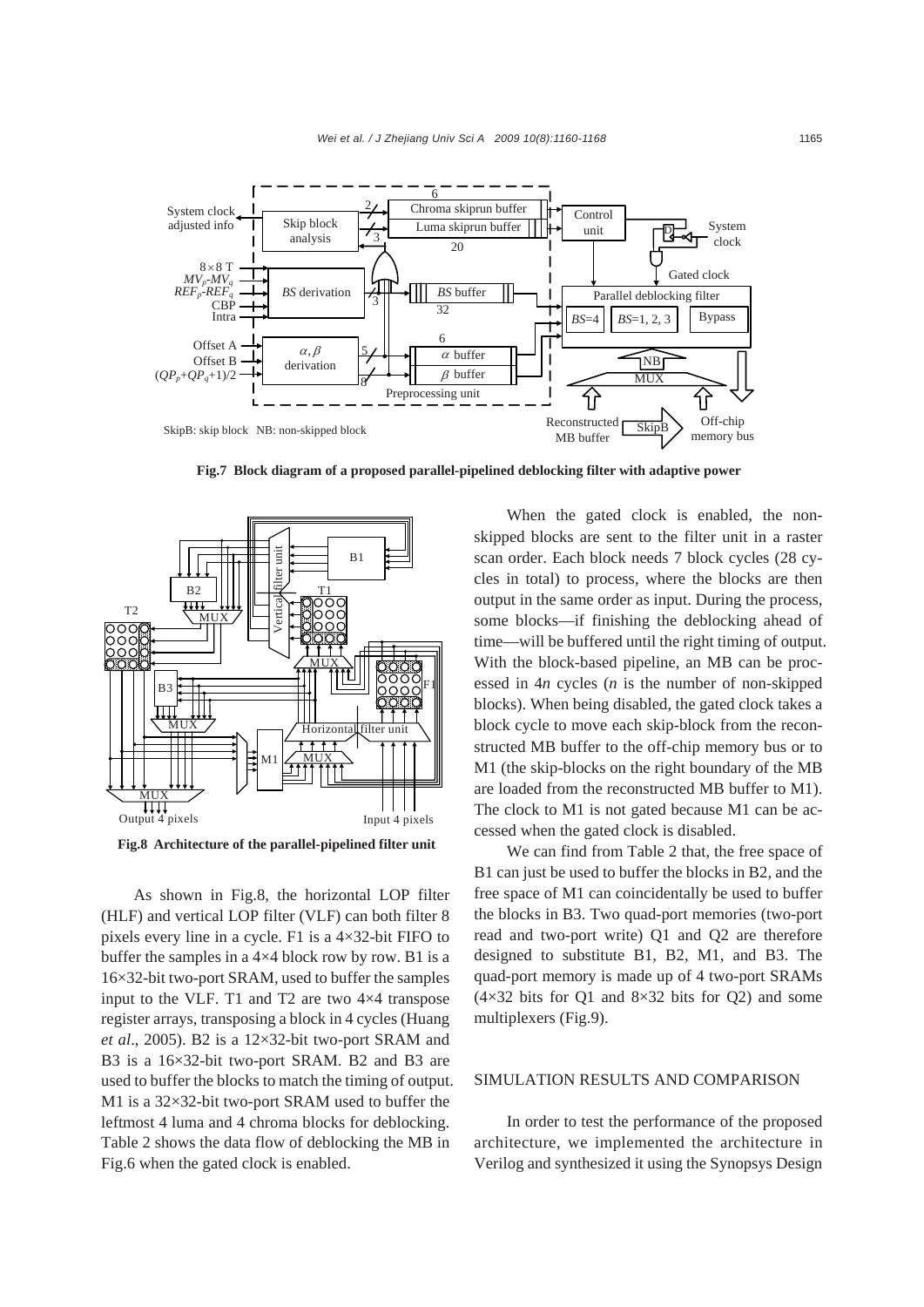| Block cycle    | 1              | $\overline{2}$ | 3              | $\overline{4}$ | 5              | 6              | 7              | 8              | 9              | 10             | 11             | 12             | 13             | 14        | 15             | 16              |
|----------------|----------------|----------------|----------------|----------------|----------------|----------------|----------------|----------------|----------------|----------------|----------------|----------------|----------------|-----------|----------------|-----------------|
| Input block    | Y3             | Y4             | Y7             | Y8             | Y11            | Y12            | Y13            | Y14            | Y15            | Y16            | Y18            | Y19            | Y20            | U22       | U24            | U25             |
| F1             |                | Y3             | Y4             | Y7             | Y8             | Y11            | Y12            | Y13            | Y14            | Y15            | Y16            | Y18            | Y19            | Y20       | U22            | U24             |
| T1             |                |                | Y3             | Y4             | Y7             | Y8             | Y11            | Y12            | Y13            | Y14            | Y15            | Y16            | Y18            | Y19       | Y20            | U <sub>22</sub> |
| B1             |                |                |                |                |                |                | Y8             | Y8             |                |                | Y14            | Y14            | Y14            |           | Y19            | Y19             |
|                |                |                |                |                |                | Y7             | Y7             |                |                | Y13            | Y13            | Y13            | Y13            | Y18       | Y18            | Y18             |
|                |                |                |                |                | Y4             | Y4             |                |                | <i>Y12</i>     | Y12            | Y12            | Y12            | Y16            | Y16       | Y16            |                 |
|                |                |                |                | Y3             | Y3             |                |                | Y11            | Y11            | Y11            | Y11            | Y15            | Y15            | Y15       |                | Y20             |
| M <sub>1</sub> | <b>B1</b>      | B1             | <b>B1</b>      |                |                |                |                |                |                |                |                | Y8             | Y8             | Y8        | Y8             | Y8              |
|                | B <sub>2</sub> | B <sub>2</sub> | B <sub>2</sub> | B <sub>2</sub> | B <sub>2</sub> |                |                |                |                |                |                |                |                | Y12       | Y12            | Y12             |
|                | B <sub>3</sub> | B <sub>3</sub> | B <sub>3</sub> | B <sub>3</sub> | B <sub>3</sub> | B <sub>3</sub> | B <sub>3</sub> |                |                |                |                |                |                |           |                |                 |
|                | $\cdots$       | <b>B4</b>      | <b>B4</b>      | <b>B4</b>      | <b>B4</b>      | <b>B4</b>      | <b>B4</b>      | <b>B4</b>      | <b>B4</b>      | <b>B4</b>      | <b>B4</b>      |                |                |           |                |                 |
| B <sub>2</sub> | B8             |                |                |                |                |                | $\cdots$       | $\cdots$<br>Y7 | $\cdots$<br>Y7 |                |                |                |                |           | Y15            |                 |
|                |                |                |                |                |                |                | Y4             | Y4             |                |                |                |                |                | Y14       |                |                 |
|                |                |                |                |                |                | Y3             | Y3             |                | Y8             | Y8             |                |                |                |           |                | Y16             |
| B <sub>3</sub> |                |                |                |                |                |                |                |                |                |                |                | <b>B4</b>      | <b>B4</b>      | <b>B4</b> | <b>B4</b>      | <b>B4</b>       |
|                |                |                |                |                |                |                |                | B <sub>3</sub> | <b>B3</b>      | B <sub>3</sub> | B <sub>3</sub> | B <sub>3</sub> | B <sub>3</sub> | <b>B3</b> | B <sub>3</sub> | <b>B3</b>       |
|                |                |                |                |                |                | B2             | B <sub>2</sub> | B <sub>2</sub> | B <sub>2</sub> | B <sub>2</sub> | B <sub>2</sub> | B <sub>2</sub> | B <sub>2</sub> |           |                |                 |
|                |                |                |                | B1             | B1             | <b>B1</b>      | B1             | B1             | B1             | <b>B1</b>      | B1             |                |                |           |                | B <sub>5</sub>  |
| T <sub>2</sub> |                |                |                |                |                |                |                | Y3             | Y <sub>4</sub> | Y7             | Y8             | <b>Y11</b>     | Y12            | Y13       | Y14            | Y15             |
| VFU input      | Y3             | Y4             | Y7             | Y8             | Y11            | Y12            | Y13            | Y14            | Y15            | Y16            | Y18            | Y19            | Y20            | U22       | U24            | U <sub>25</sub> |
|                |                |                | B1             | Y7             | B <sub>2</sub> | Y11            | B <sub>3</sub> | Y13            | Y14            | Y15            | <b>B4</b>      | Y18            | Y19            |           | B <sub>5</sub> | B <sub>6</sub>  |
| HFU input      |                |                | Y3             | Y4             | Y7             | Y8             | Y11            | Y12            | Y13            | Y14            | Y15            | Y16            | Y18            | Y19       | Y20            | U22             |
|                |                |                |                |                | Y3             | Y4             | Y7             | Y8             |                |                | Y11            | Y12            | Y14            | Y15       | Y16            |                 |
| Output block   |                |                |                |                |                |                |                | Y3             | Y4             | $\mathbf{Y}$ 7 | B1             | Y11            | B <sub>2</sub> | Y13       | Y14            | Y15             |

**Table 2 Data flow of the pipelined deblocking process for the MB in Fig.6\*** 

\* Gated clock enabled. Bold fonts denote that the block have finished deblocking; italic fonts indicate that the block samples are stored in columns. VFU: vertical filter unit; HFU: horizontal filter unit



**Fig.9 Architecture of a proposed parallel-pipelined filter unit with quad-port memories** 

Compiler. The hardware implementation took 19.8k gates under the TSMC 0.13 μm standard cell library (provided by ArtisanR®) at 100 MHz.

Table 3 compares our architecture with the previous designs. With the block based pipeline, our architecture took (20+12)×4=128 cycles at most to perform the deblocking for an MB, significantly outperforming the previous designs by 1.25~4.8 times (Vladimir's design excluded). The maximum number of off-chip memory access times was 144 (read 0.25 MB and write 1.25 MB) in our design, including the necessary memory accesses (96 times per MB) to store the reconstructed MB to the off-chip frame buffer. Therefore, the increased number of off-chip memory access times for the deblocking process was only 144−96=48.

In the worst cases, the design of (Chen and Chen, 2006) can work faster than the proposed architecture at the cost of using a FIFO with a size of 44 blocks. And the MBs in Chen's design are filtered column by column, which breaks the scan order of MB decoding. It means that the deblocking process cannot start until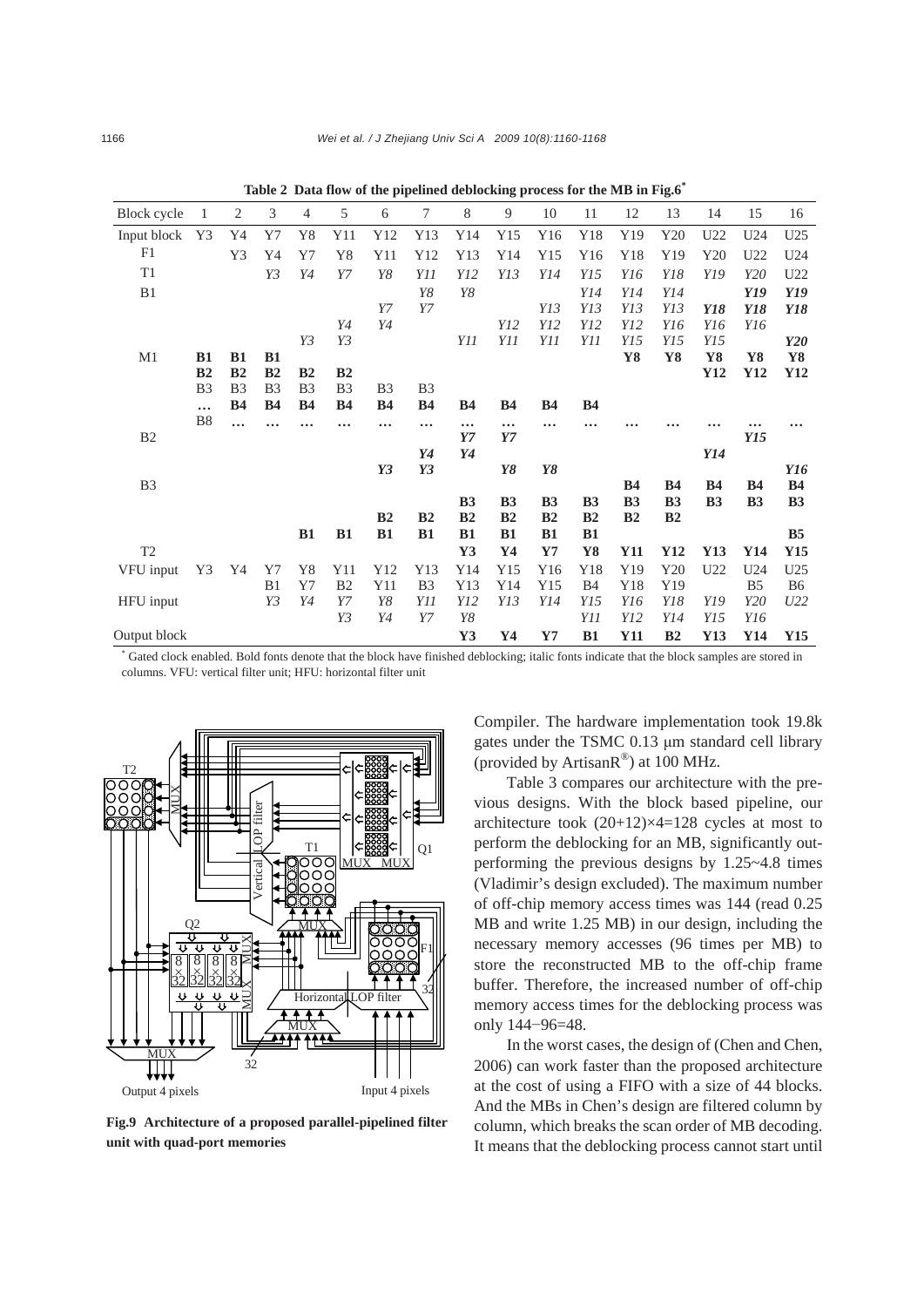|                         | Architecture                                                                                              |                          | Memory accesses per MB | Gate                    |        |  |
|-------------------------|-----------------------------------------------------------------------------------------------------------|--------------------------|------------------------|-------------------------|--------|--|
| Design                  |                                                                                                           | Cycles per MB            | On-chip                | Off-chip <sup>®</sup>   | count  |  |
| Huang et al., 2003      | Dual arrays+Dual-port SRAM                                                                                | 614                      | 512                    | 320                     | 20.66k |  |
| Li et al., 2005         | Dual-port SRAM $(8\times80\times8$ bits)                                                                  | 566                      | 384                    | 320                     | 9.57k  |  |
| Zhao and Jiang, 2007    | Single-port SRAM $(16\times32 \text{ bits})$                                                              | 352                      | 320                    | 320                     |        |  |
| Chen and Chen, 2005     | Dual-port SRAM (32-bit) or<br>two single-port SRAMs                                                       | 240                      | 320                    | 320                     | 22k    |  |
| Xu and Choy, 2008       | 5-stage pipeline; single-port SRAM<br>$(2\times96\times32+2N\times32 \text{ bits})$                       | 204                      | 192                    | 192                     | 21.5k  |  |
| Vladimir and Ivan, 2007 | Dual-port SRAM $(8\times32 \text{ bits})$                                                                 | 7552 (4480) <sup>#</sup> | 512                    | 512                     | 1.78k  |  |
| Min and Chong, 2007     | Two-port SRAM $(16\times32 \text{ bits})$                                                                 | 232                      | 320                    | 320                     |        |  |
| Hao and Martin, 2008    | Dual-port SRAM $(16\times32+N\times32 \text{ bits});$<br>shift register array $(2\times64\times32)$ bits) | 192                      | 192                    | 192                     | 10.46k |  |
| Liu et al., 2007        | Dual-port RAM<br>$(2\times96\times32+2(N+12)\times32 \text{ bits})$                                       | 243                      | 192                    | 192                     | 21.1k  |  |
| Zhao and Lu, 2007       | Register arrays $(6\times16\times8$ bits);<br>two edge filters                                            | 172                      | 320                    | 128                     |        |  |
| Chen and Chen, 2007     | Dual-port SRAM $(24\times32 \text{ bits});$<br>two edge filters                                           | 160                      | 256                    | 256                     | 20.84k |  |
| Chen and Chen, 2006     | Dual-port SRAM (180×32 bits, QCIF);<br>two edge filters                                                   | 100                      | 192                    | 192                     | 14.75k |  |
| Proposed                | Two-port SRAM $(52\times32 \text{ bits});$<br>two edge filters                                            | $128(0)^{*}$             | $240(0)^{*}$           | 144 $(96)$ <sup>#</sup> | 19.8k  |  |

**Table 3 Performance comparison between the proposed design and the previous designs** 

\* Assume loading MB from off-chip buffer as in (Huang *et al*., 2003). # maximum (minimum). *N* is frame width in pixels

all the samples in the frame have been reconstructed, and hence the decoding delay and the off-chip memory accesses will be increased (the size of the reconstructed frame is too large for on-chip memory).

In the best situation, all blocks in the MB can be skipped. The gated clock can be disabled all the time. The skip-blocks are moved from the reconstructed MB buffer to the off-chip memory bus directly, and the leftmost 4 luma and 4 chroma blocks are transferred from buffer M1 to the off-chip memory bus. No additional off-chip memory access is needed at this time.

In the experiments, we simulated the average power of deblocking filters using Synopsys Primepower. The simulation results of the proposed architecture are shown in Fig.10 with comparison to a previous design (Chen and Chen, 2006), which also uses two edge filters. Three test videos (Foreman, Mobile, News on CIF format, 30 frames/s, P frame in a row except for the first frame) were adopted for power simulation. The proposed architecture and Chen's architecture worked at the same voltage (1.2 V) and the lowest frequency (1.91 MHz for Chen's design, 1.52 MHz for the proposed architecture).



**Fig.10 Power simulation for the proposed architecture**

Also, we simulated the minimal power of the deblocking filter by forcing all blocks to be skipped, when the average power was reduced by up to about 89%. It can be seen that the power was adaptively reduced for different videos with the proposed architecture.

# **CONCLUSION**

We study the adaptivity of the H.264 deblocking filter and propose a parallel-pipelined architecture of